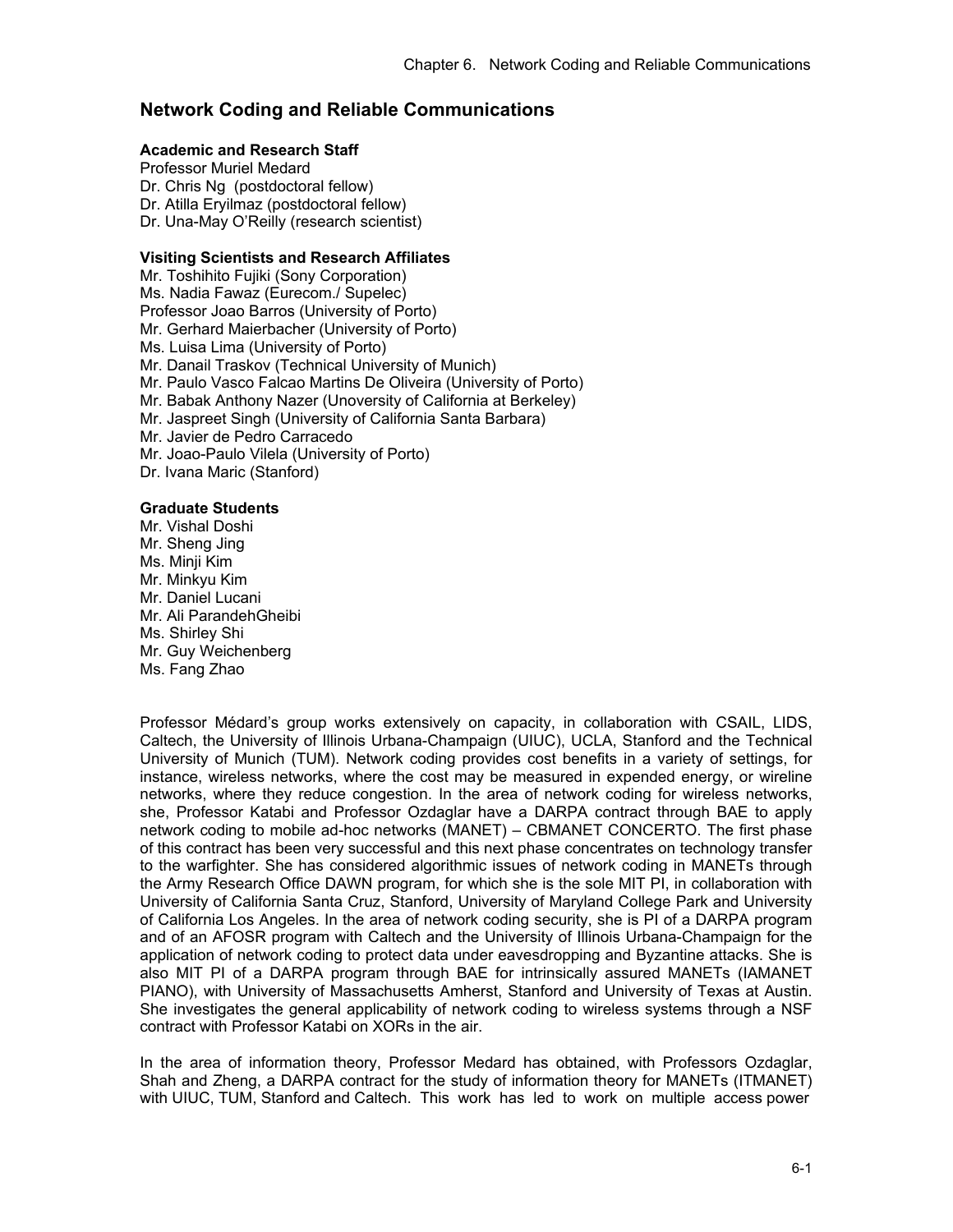Chapter 6. Network Coding and Reliable Communications

control, distributed functional compression and analog network coding. She has also investigated fundamental coding issues in network coding through an NSF ITR project with Caltech, UIUC and Alcatel/Lucent Bell Laboratories.

Professor Medard also works in the area of optical network performance, reliability and robustness. With Professor Chan, she conducts research in the area of optical network capacity and optical access networks through an NSF FIND contract. Under the DARPA FONA project for optical networks, she and Professor Chan are investigating the limits of reliability of optical networks.

Professor Medard has also explored new areas at the intersection of communications and biochemistry for genomics and spectroscopy in collaboration with the Broad Institute and the Department of Chemistry.

# **1. Information Theory for MANETs**

## **Sponsor:**

DARPA ITMANET under the FLOWS project

The purpose of this project is to investigate the information-theoretic limits of MANETs. The intrinsic limits consider topology, bandwidth, delay, capacity and energy. Figure 1 below illustrates the main metrics of this project.



**Figure 1:** main thrusts of th FLOWS project and its relation to metrics.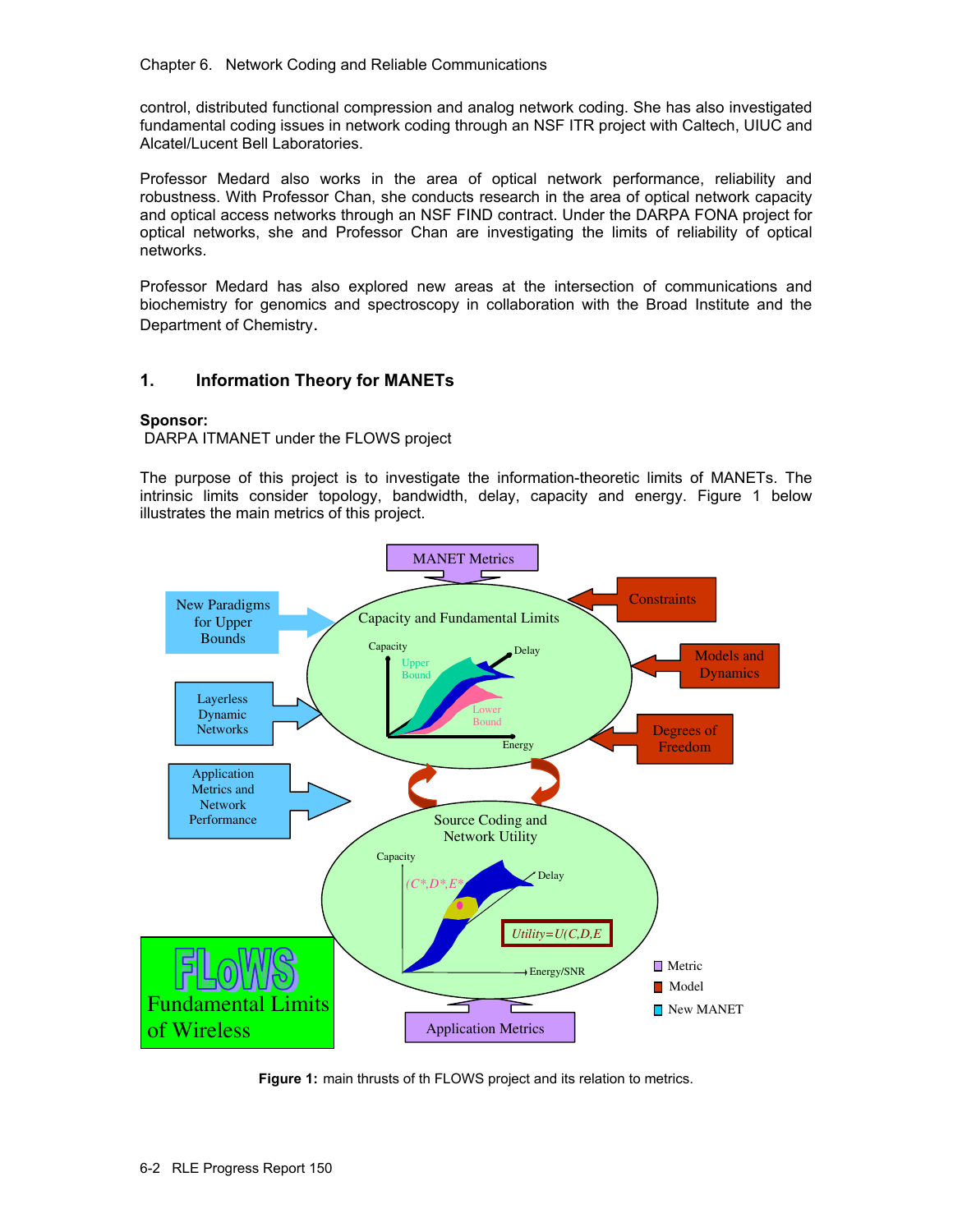One of the effects of channel dynamics is that feedback can be used to adapt to changing conditions, Transmitter knowledge of channel state has a great impact on wideband fading channel capacity. However, in the low SNR regime, power per dimension does not suffice to provide an accurate measurement of the channel over the entire spectrum.

In the presence of feedback, we may collect information at the transmitter about some aspects of the channel quality over a certain portion of the spectrum. In this work, we investigate the effect of such information. With Professor Zheng and our student consider channel testing with a finite amount of energy over a block-fading channel in both time and frequency. We consider a transmission scheme in which the wideband channel is decomposed into many parallel narrowband subchannels, each used with a binary modulation scheme. The quality of each subchannel corresponds to the crossover probability of a binary symmetric channel. We use a multi-armed bandit approach to consider the relative costs and benefits of allotting energy for testing versus transmission, and for repeated testing a single subchannel versus testing different subchannels. We give both upper and lower bounds on the number of subchannels that should be probed for throughput maximization under the scheme we have chosen. Our bounds are in terms of available transmission energy, available bandwidth and fading characteristics of the channel. Moreover, in our numerical results, the two bounds are close.

Power efficiency is a capital issue in the study of mobile wireless nodes owing to constraints on their battery size and weight. In practice, especially for low-power nodes, it is often the case that the power consumed for non-transmission processes is not always negligible. With Professor Zheng and our student, we have considered the channels with a special form of overhead: a processing energy cost whenever a non-zero signal is transmitted. We have shown that under certain conditions, achieving the capacity of such channels requires intermittent, or `bursty', transmissions. Thus, an optimal sleeping schedule can be specified for wireless nodes to achieve the optimal power efficiency. We have shown that in the low SNR regime, there is a simple relation between the optimal burstiness and the overhead cost: one should use a fraction of the available degrees of freedom at an SNR level of  $(2ε)^{1/2}$ , where ε is the normalized overhead energy cost. We have extended this result to use bursty Gaussian transmissions in multiple parallel channels with different noise levels. Our result can be intuitively interpreted as a "glue pouring" process, generalizing the well-known water pouring solution. We have used this approach to compute the achievable rate region of the multiple access channel with overhead cost.

The issue of delay in an information-theoretic setting has always been rendered difficult by the fact that traditional notions of capacity have no upper bound on delay. In order to quantify the delay benefits of coding in MANETs, we have investigated rateless codes with Professor Ozdaglar, Professor Eryilmaz (Ohio Sate University) and our student. In an unreliable packet network setting, we study the performance gains of optimal transmission strategies in the presence and absence of coding capability at the transmitter, where performance is measured in delay and throughput. Although our results apply to a large class of coding strategies including Maximum Distance Separable (MDS) and Digital Fountain codes, we use random network codes in our discussions because these codes have a greater applicability for complex network topologies. To that end, after introducing a key setting in which performance analysis and comparison can be carried out, we provide closed form as well as asymptotic expressions for the delay performance with and without network coding. We show that the network coding capability can lead to arbitrarily better delay performance as opposed to traditional strategies. Figure 2 below illustrates this benefit in the case of inelastic traffic.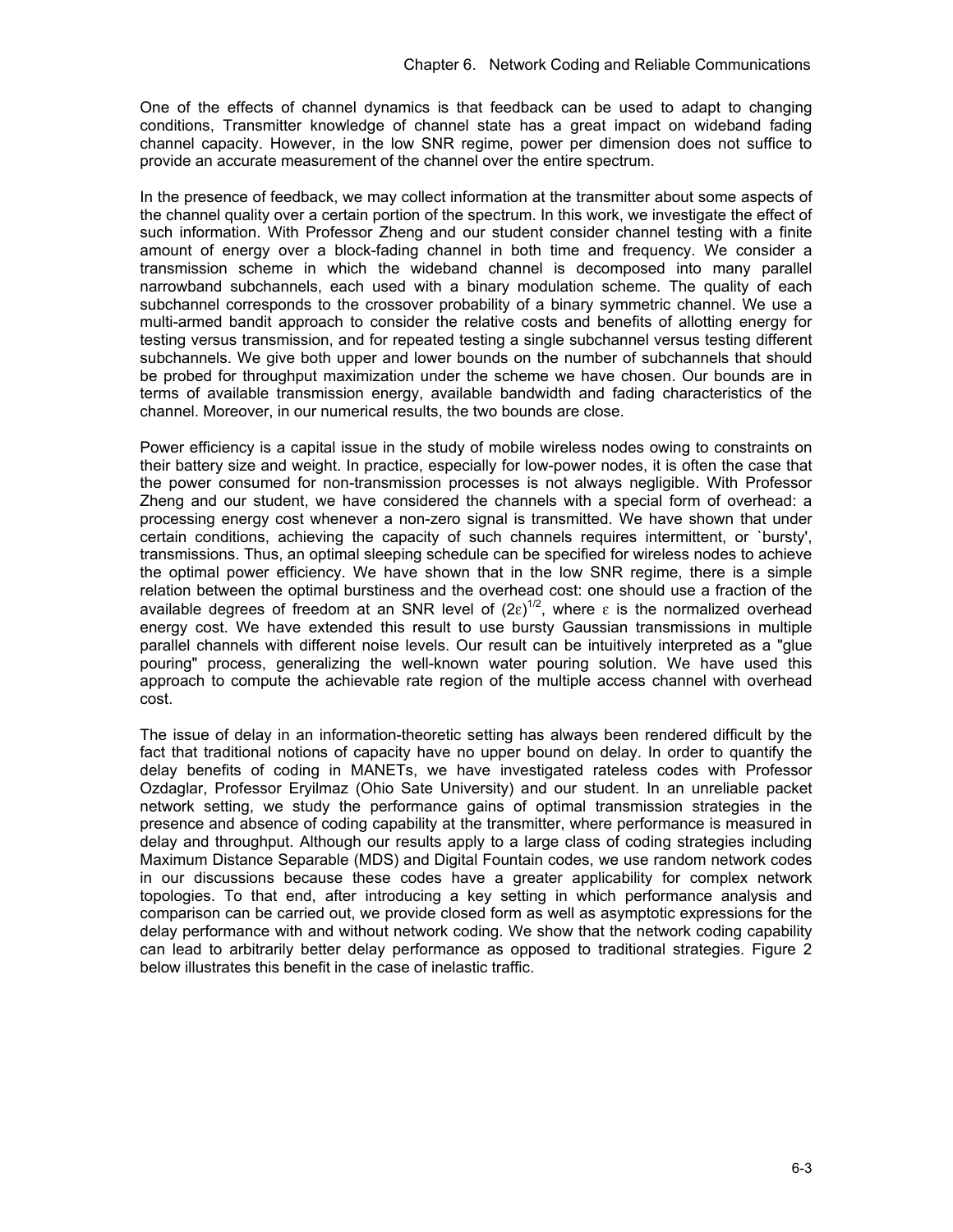

- Inelastic Traffic: each user has a delay constraint associated with it and is admitted only if the mean waiting time is lower than its constraint
- Scaling laws cannot be applied here
- Each user has a delay constraint Θ that is distributed uniformly between *0* and *dmax*



round robin for *K*=20

**Figure 2**: delay gais obtained from network coding

With Professor Ozdaglar, Professor Eryilmaz (Ohio State University) and our student, we have considered the problem of rate allocation in a fading Gaussian multiple-access channel with fixed transmission powers. The goal is to maximize a general concave utility function of the expected achieved rates of the users. There are different approaches to this problem in the literature. From an information theoretic point of view, rates are allocated only by using the channel state information. The queueing theory approach utilizes the global queue-length information for rate allocation to guarantee throughput optimality as well as maximizing a utility function of the rates. In this work, we have made a connection between these two approaches by showing that the information theoretic capacity region of a multiple-access channel and its stability region are equivalent. Moreover, our numerical results show that a simple greedy policy which does not use the queue-length information can outperform queue-length based policies in terms of convergence rate and fairness.

# **2. Information-theoretic aspects of network coding**

#### **Sponsor:**

NSF ITR network coding project.

We have considered, with Professor Shah and Professor Koetter from TUM and our student, the problem of serving multicast flows in a crossbar switch is considered. We have shown linear network coding across packets of a flow can achieve a larger rate region compared to the nocoding case. In addition to such throughput gains, the characterization of the rate region becomes simpler when coding is allowed. We have characterized he rate region with coding graphtheoretically, in terms of the stable set polytope of the "enhanced conflict graph" of the traffic pattern. No such graph theoretic characterization of the rate region is known for the case of fanout splitting without coding. The minimum speedup needed to achieve 100% throughput with coding we have shown to be upper bounded by the imperfection ratio of the enhanced conflict graph. In particular, we have applied this result to  $K \times N$  switches with traffic patterns consisting of unicasts and broadcasts only and an upper bound is obtained on the speedup. Such bounds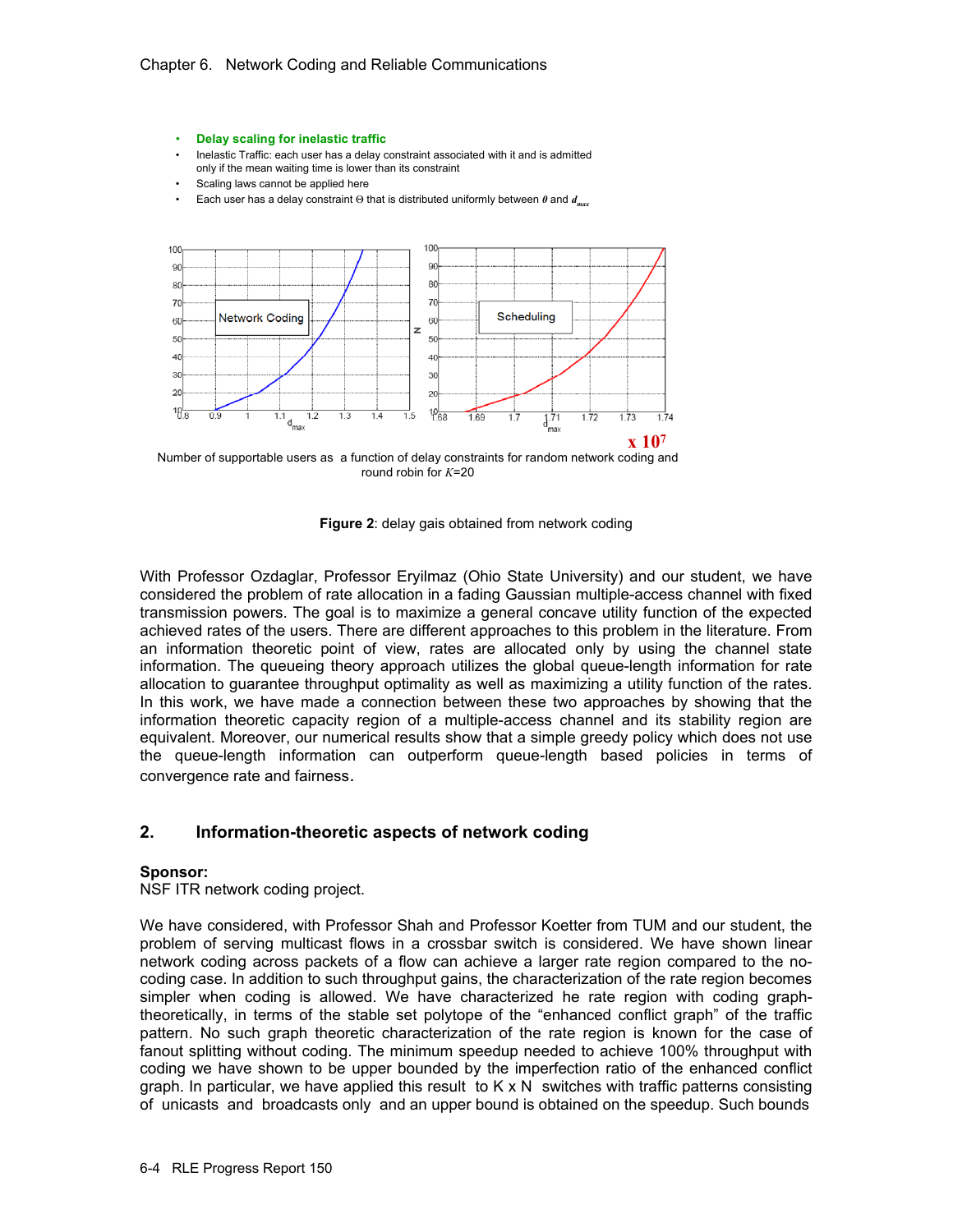show that in multicast switches, speedup, which is usually implemented in hardware, can often be substituted by network coding, which can be done in software. We have shown that computing an offline schedule (using prior knowledge of the flow arrival rates) can be reduced to certain graph coloring problems. We have also proposed a graph-theoretic online scheduling algorithm (using only current queue occupancy information), that stabilizes the queues for all rates within

# **3. Evolutionary methods in network coding applied to MANETs**

## **Sponsor:**

ARO DAWN program

While network coding has been shown to offer various advantages over traditional routing, in order to see network coding widely deployed in real networks, it still remains to show that the amount of overhead incurred by additional coding operations can be kept minimal and eventually outweighed by the benefits network coding provides.

Whereas most network coding solutions assume that the coding operations are performed at all nodes, we have pointed out in our previous work that it is often possible to achieve the network coding advantage by coding only at a subset of nodes. Determining a minimal set of nodes where coding is required is NP-hard, as well as finding its close approximation. Thus, we have previously proposed evolutionary approaches toward a practical multicast protocol that achieves the full benefit of network coding in terms of throughput, while performing coding operations only when required at as few nodes as possible. Suppose that we have an ad hoc wireless network currently operating solely with traditional routing and wish to employ network coding on the network to achieve the maximal throughput promised by the network coding theory. However, for handling of the mathematical operations required for coding, the network nodes that have to perform network coding may need some changes in their software and/or hardware, which would necessarily incur some additional cost. Therefore, a very interesting and also practically important question that may arise in such a situation is whether we should change the entire nodes in the network for network coding or modifying only a subset of nodes would be enough. Along the same direction, many more interesting questions may follow: If only a small number of coding nodes are enough, as previously found in [1, 3] with a generic network model, where should those coding nodes be located? Can we fix their locations despite varying communication demands? How should those coding nodes interact with other non-coding nodes?

In our recent work, we considered the multicast scenario in a heterogeneous ad hoc wireless network where a number of coding nodes are to be placed among the legacy nodes that do not handle network coding operations well, to which our previously proposed evolutionary framework is applied to provide better understanding, if not complete answers, of the questions raised above. In particular, we have shown in [6] that our evolutionary approach is well generalized to the case of heterogeneous wireless networks with only slight changes in the fitness function and the backward evaluation phase, retaining its key advantages over existing centralized approaches [7, 8] in terms of the efficient operation through its spatially and temporally distributed structure and the superior performance in finding a minimal set of coding nodes.

Once a set of coding nodes is given, we can run our distributed algorithm directly over the network, during which each legacy node temporarily emulates coding operations on the application layer to find a minimal set of the legacy nodes that have to keep performing the emulated coding during the normal operation of the network to achieve the multicast capacity. More interestingly, we can utilize our evolutionary approach to investigate various issues regarding where and how to place coding nodes in heterogeneous wireless networks, which led to the following findings:

• To find out how many coding nodes are required to achieve the multicast capacity, we generated 100 random wireless topologies for each of 18 different parameter sets with either 20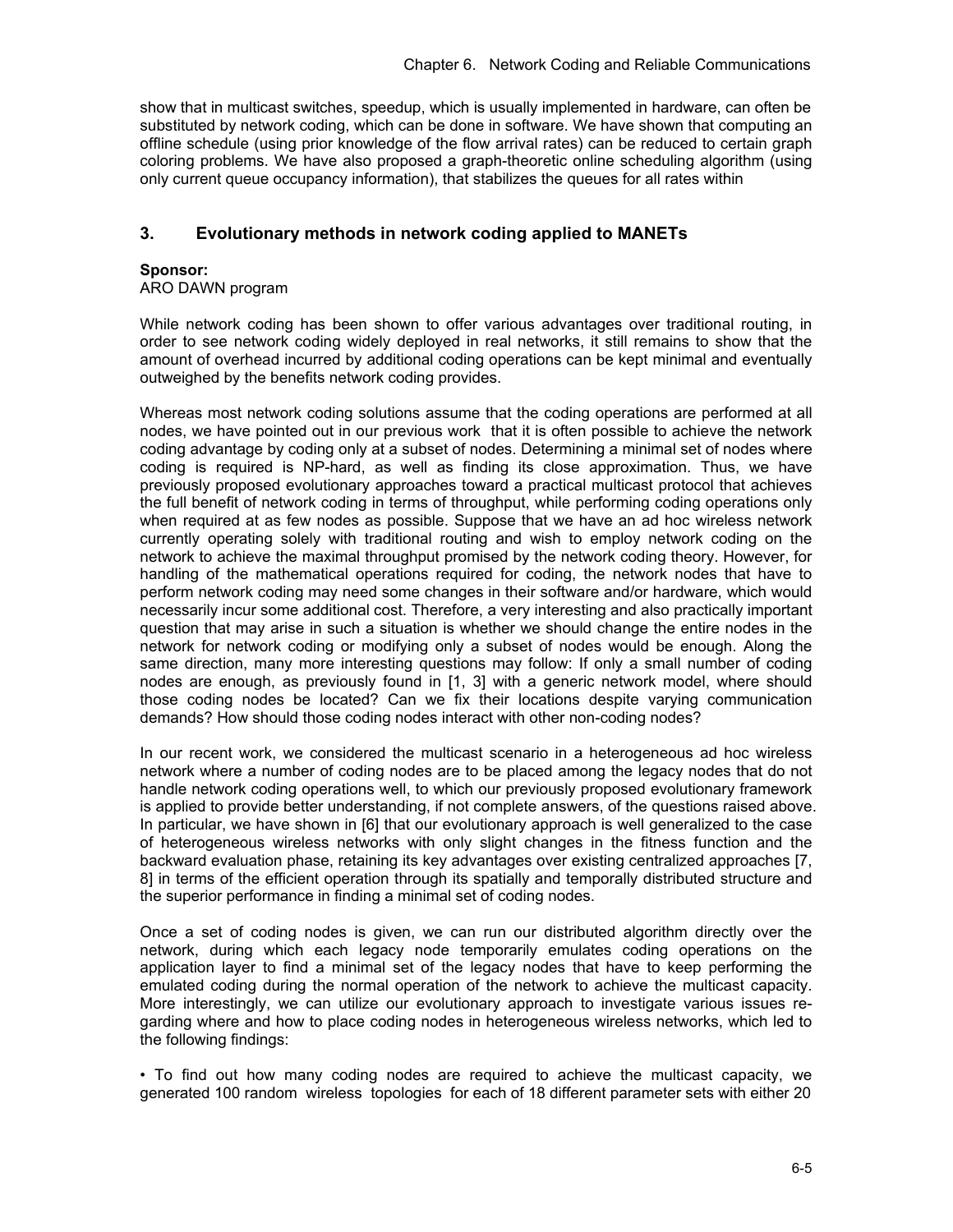or 40 nodes and the number of receivers varying from 4 to 10. We found that in most cases (over 90% for networks with 20 nodes and from 57% to 86% for networks with 40 nodes) network coding is not needed at all to achieve the multicast capacity. Even in the cases where network

coding is needed, the number of coding nodes does not exceed 15% of the total number of nodes; the number of required coding nodes is at most 3 in networks with 20 nodes and 5 in those with 40 nodes. This suggests that, while it is necessary to assume network coding everywhere initially to calculate the multicast capacity, to actually achieve the calculated maximal throughput coding operations may not be needed at all, and even when needed, only at a very small subset of nodes, thus incurring very little amount of overhead. Figure 3 below illustrates some of these results.

| Nodes | Sinks | Rate           | No. of Coding Nodes |                 |                |                |                |                |
|-------|-------|----------------|---------------------|-----------------|----------------|----------------|----------------|----------------|
|       |       |                | $\boldsymbol{0}$    | 1               | 2              | 3              | 4              | 5              |
| 20    | 4     | 4              | 96                  | $\overline{3}$  | $\overline{a}$ | 1              | $\blacksquare$ |                |
|       |       | 6              | 97                  | $\overline{3}$  | -              | -              | -              |                |
|       | 6     | 4              | 93                  | 7               | -              | -              | -              |                |
|       |       | 6              | 95                  | 5               | Ξ.             | -              | -              | -              |
|       | 8     | 4              | 96                  | 4               | Ξ.             | -              | -              |                |
|       |       | $\overline{6}$ | 91                  | 7               | $\overline{2}$ | -              | -              |                |
| 40    | 4     | 4              | 82                  | 17              | 1              | -              | -              |                |
|       |       | $\overline{6}$ | 79                  | $\overline{14}$ | $\overline{5}$ | 1              | ī              |                |
|       |       | 8              | 86                  | 11              | $\overline{2}$ | 1              | -              |                |
|       | 6     | 4              | 74                  | 19              | 6              | $\overline{1}$ | -              |                |
|       |       | $\overline{6}$ | 66                  | 22              | 7              | 4              | 1              |                |
|       |       | 8              | 83                  | 12              | 4              | 1              | -              |                |
|       | 8     | 4              | 68                  | 26              | 5              | $\overline{1}$ | -              |                |
|       |       | 6              | 62                  | 27              | 7              | 3              | 1              |                |
|       |       | 8              | 65                  | 25              | 7              | 2              | -              | 1              |
|       | 10    | 4              | 72                  | 21              | 6              | 1              | $\blacksquare$ | -              |
|       |       | 6              | 57                  | $\overline{30}$ | 5              | 5              | 2              | $\overline{1}$ |
|       |       | 8              | 68                  | 20              | 9              | 2              | 1              |                |

**Figure 3:** number of topologies, out of 100 random ones, for which the calculated minimum number of coding nodes is as specified.

• With a slight change in the fitness function, we have found that, for the coding nodes found above, it is often possible to find alternative nodes to perform coding operations to achieve the given multicast capacity. In other words, the location of the coding nodes can often be flexible rather than fixed for a specific traffic pattern, implying that the found coding nodes can be shared by different multicast requests.

• To verify the intuition of sharing coding nodes among different communication demands, we picked two representative topologies from those used in the first experiment, and for each topology we randomly generated another 30 multicast requests to find the locations of the coding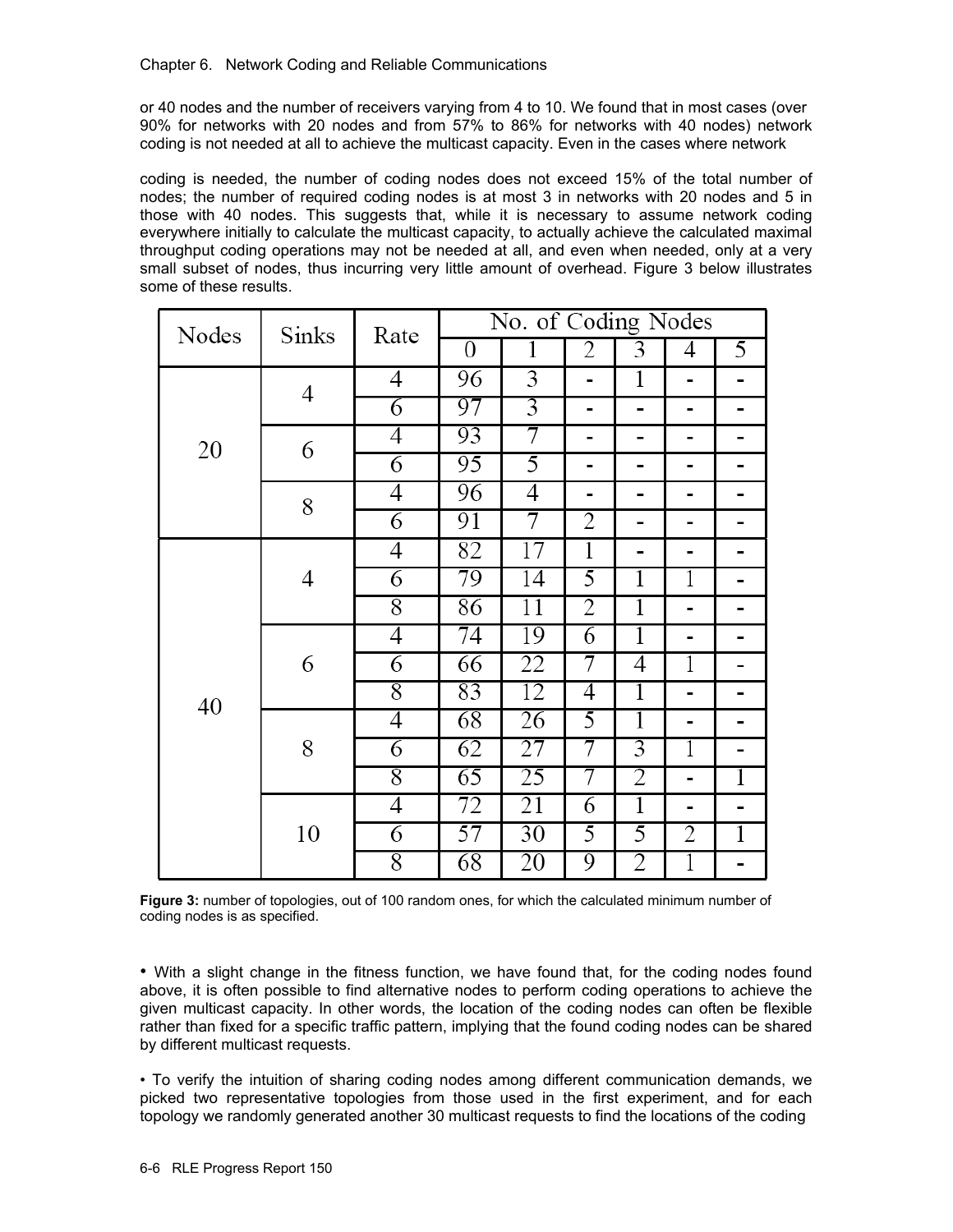nodes required for different traffic patterns. We found out that at least half of the coding nodes were in common with different communication demands for the both topologies. This indicates that placing coding nodes at the commonly found locations for a number of sampled traffic patterns may be a good strategy in practice.

• It is worth to point out that at the end of the iteration, our algorithm yields not only the set of the coding nodes, but also the relevant network code at each interior node, whether it indicates coding or routing. Therefore, the problem of interactions among coding and non- coding nodes is already dealt with implicitly within the framework of our algorithm, whether the algorithm is used to minimize the number of legacy nodes that have to emulate coding with the given set of coding nodes or to find the potential locations of the coding nodes. In addition, given the vulnerability of ad hoc wireless networks to various kinds of losses, we have shown that, thanks to its iterative nature, our algorithm can operate without much disruption even in the presence of a moderate level of packet erasures caused by various reasons. Furthermore, our algorithm may become even more robust by employing the temporally distributed structure in our previous work, whose initial motivation was better utilization of computational resources over the network. We have shown that the temporally distributed structure also offers a significant advantage in overcoming the adverse effect of packet erasures on the performance of the algorithm.

# **4. Practical approaches to wireless network coding**

#### **Sponsors:** NSF XORs in the air DARPA CBMANET

Wireless networks suffer from interference and, in some cases, considerable delay. We have considered how to create practical schemes that allow us to design network coding mechanisms in the context of wireless settings, so that physical layer issues are explicitly taken into account in the development of our codes. Such issues are of particular importance in MANETs, where the paucity of resources, the variability of the topology and the uncertainty in the channels render the physical layer effects particularly challenging.

Network coding has been shown to improve throughput and reliability in a variety of theoretical and practical settings. But it has had limited success in areas like sensor networks due to its two limitations. First, network codes are "all-or-nothing" codes; the sink cannot decode any information unless it receives as many coded packets as the original number of packets. Second, sensor networks often measure physical signals which show a high degree of spatial correlation; present network coding techniques cannot perform in-network lossy compression to take advantage of the spatial correlation. With Professor Katabi, Professor Jaggu (Chinese University of Hong Kong) and students, we have presented "Real" Network Codes that are linear over real fields. We build on recent results from Compressed Sensing to develop new codes which can be decoded to get progressively more accurate approximations as more coded packets are received at the sink. Further, they can compress distributed correlated data inside the network without requiring that the nodes know how the data is correlated. Thus, Real Network Codes combine two exciting but hitherto separate areas, Network Coding and Compressed Sensing, allowing them to keep the advantages of network coding, but also make them capable of finding low distortion approximations with partial information and perform distributed compression of correlated data.

We have furthered our consideration of the interplay of the physical layer and network coding by considering symbol-level network coding. With Professor Katabi, her student and Professor Balakrishnan, we have introduced FUSE, a system that improves the throughput of wireless mesh networks. FUSE exploits a basic property of mesh networks: even when no node receives a packet correctly, any given bit is likely to be received by some node correctly. Instead of insisting on receiving correct packets, FUSE routers use physical layer hints to make their best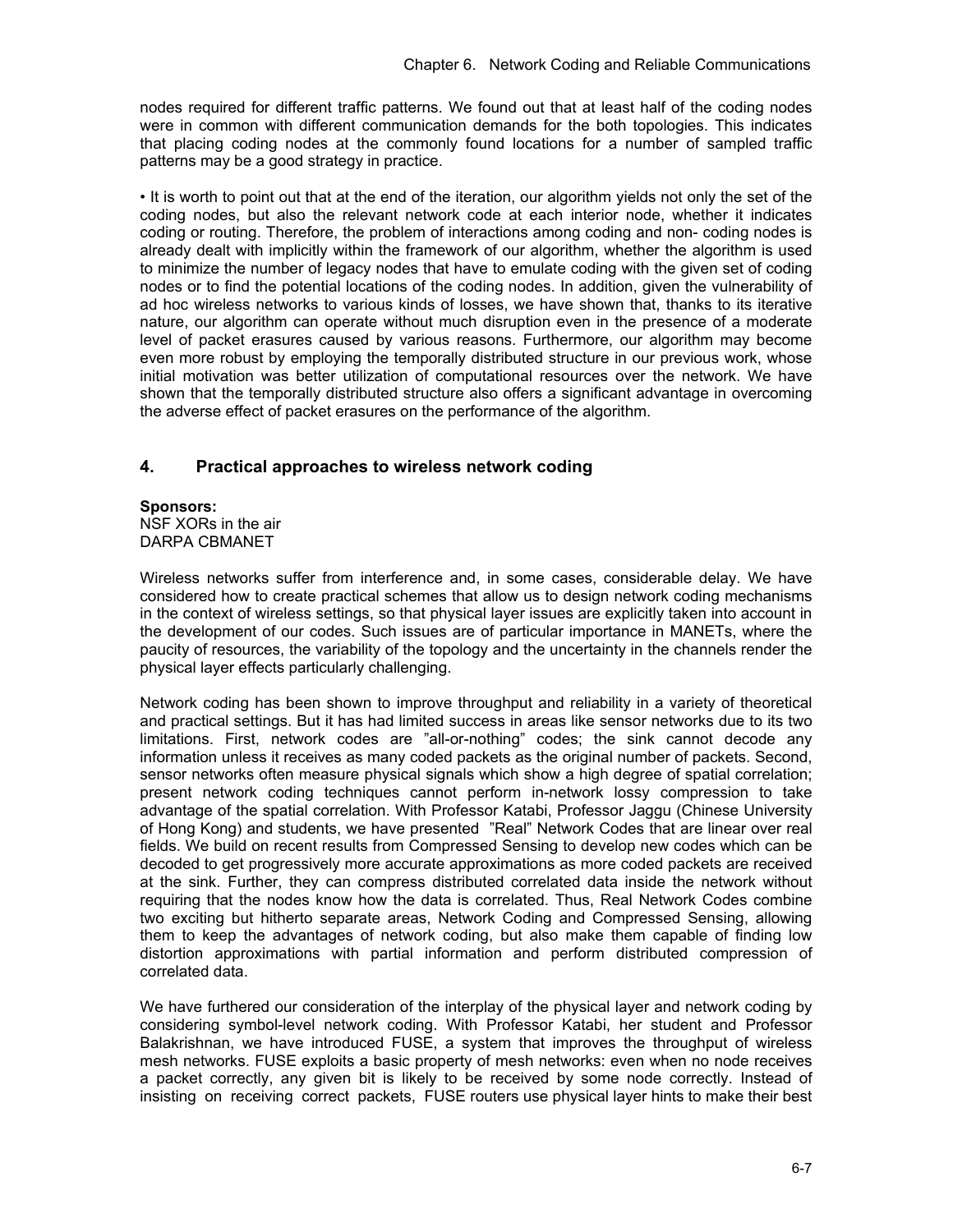#### Chapter 6. Network Coding and Reliable Communications

guess about which bits in a corrupted packet are likely to be correct and forward them to the destination. Even though this approach inevitably lets erroneous bits through, we find that it can achieve high throughput without compromising end-to-end reliability. The core component of FUSE is a novel network code that operates on small groups of bits, called symbols. It allows the nodes to opportunistically route groups of bits to their destination with low overhead. FUSE's network code also incorporates an end-to-end error correction component that the destination uses to correct any errors that might seep through. We have implemented FUSE on a software radio platform running the Zigbee radio protocol. Our experiments on a 25-node indoor testbed show that FUSE has a throughput gain of a factor of 2.8 over MORE, a state-of-the-art opportunistic routing scheme, and about 3.9 times over traditional routing using the ETX metric. Figure 4 below illustrates some of the throughput advantages of FUSE.



**Figure 4:** The figure shows that FUSE has a median throughput gain of 2.1 times over MORE, the state-ofthe-art packet level opportunistic routing protocol, and 2.9× over SPR, a single path routing protocol based on the ETX metric.

The overhearing of transmissions that is inherent in wireless communications has generally been considered as a deleterious effect, leading to interference. With Professor Katabi, Professor Crowcroft (University of Cambridge) and their students, we have proposed COPE, a new architecture for wireless mesh networks. In addition to forwarding packets, routers mix (i.e., code) packets from different sources to increase the information content of each transmission. We show that intelligently mixing packets increases network throughput. Our design is rooted in the theory of network coding. Prior work on network coding is mainly theoretical and focuses on multicast traffic. This paper aims to bridge theory with practice; it addresses the common case of unicast traffic, dynamic and potentially bursty flows, and practical issues facing the integration of network coding in the current network stack. We evaluate our design on a 20-node wireless network, and discuss the results of the first testbed deployment of wireless network coding. The results show that using COPE at the forwarding layer, without modifying routing and higher layers, increases network throughput. The gains vary from a few percent to several folds depending on the traffic pattern, congestion level, and transport protocol.

The variability of MANETs entails considerable difficulties in reacting to changing conditions and also in acquiring global information about the network. The problem of establishing minimumcost multicast connections in coded networks can be viewed as an optimization problem, and decentralized algorithms were proposed by Lun et al. to compute the optimal subgraph using the subgradient method on the dual problem. However, the convergence rate problem for these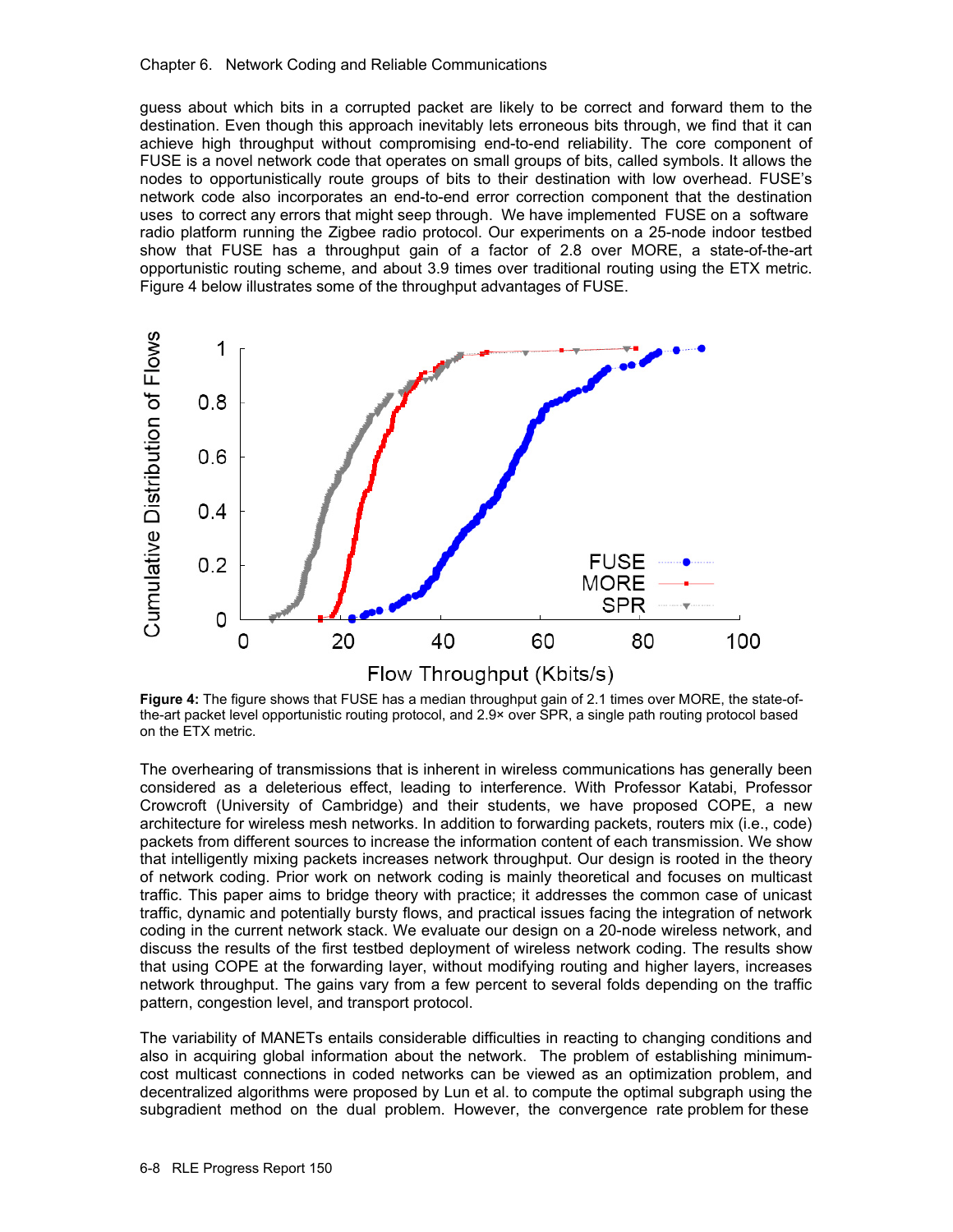algorithms remains open. There are limited results in the literature on the convergence rate of the subgradient method in the dual space, but the convergence rate of the primal solutions was not known. With Professor Ozdaglar and our student, we have analyzed the convergence rates of the min-cost subgraph algorithms in both the dual and the primal spaces. We have shown that using the incremental subgradient method on the dual problem with appropriately chosen step sizes yields linear convergence rate to a neighborhood of the optimal solution. Also, if we use constant step sizes in the subgradient method and simple averaging for primal recovery, the primal solutions recovered from the dual iterations converge to a neighborhood of the optimal solution with rate O(1/n).

Another important aspect of wireless communications is latency, particularly in acoustic channels or channels over long distances such as satellite channels. With Dr. Stojanovic and our student, we have considered underwater acoustic channels. Our goal of this research is two-fold. First, to establish a tractable model for the underwater acoustic channeluseful for network optimization in terms of convexity. Second, to propose a network coding based lower bound for transmission power in underwater acoustic networks, and compare this bound to the performance of several network layer schemes. The underwater acoustic channel is characterized by a path loss that depends strongly on transmission distance and signal frequency. The exact relationship among power, transmission band, distance and capacity for the Gaussian noise scenario is a complicated one. We have provided a closed-form approximate model for 1) transmission power and 2) optimal frequency band to use, as functions of distance and capacity. The model is obtained through numerical evaluation of analytical results that take into account physical models of acoustic propagation loss and ambient noise. We have applied network coding to determine a lower bound to transmission power for a multicast scenario, for a variety of multicast data rates and transmission distances of interest for practical systems, exploiting physical properties of the underwater acoustic channel. The results quantify the performance gap in transmission power between a variety of routing and network coding schemes and the network coding based lower bound. We illustrate results numerically for different network scenarios.

# **5. Security aspects of network coding.**

#### **Sponsors:**

 DARPA IAMANET program AFOSR network coding security program

Network coding substantially increases network throughput. But since it involves mixing of information inside the network, a single corrupted packet generated by a malicious node can end up contaminating all the information reaching a destination, preventing decoding. With Professors Jaggi (Chinese University of Hong Kong), Katabi, Effros (Caltech), Langberg (Open University of Israel) and our students, we have introduced distributed polynomial-time rate-optimal network codes that work in the presence of Byzantine nodes. We have developed algorithms that target adversaries with different attacking capabilities. When the adversary can eavesdrop on all links and jam z links, our first algorithm achieves a rate of C − 2z, where C is the network capacity. In contrast, when the adversary has limited eavesdropping capabilities, we provide algorithms that achieve the higher rate of C − z. Our algorithms attain the optimal rate given the strength of the adversary. They are information theoretically secure. They operate in a distributed manner, assume no knowledge of the topology, and can be designed and implemented in polynomial-time. Furthermore, only the source and destination need to be modified; non-malicious nodes inside the network are oblivious to the presence of adversaries and implement a classical distributed network code. Finally, our algorithms work over wired and wireless network.

Network coding can also be used to enhance cryptographic approaches. With Professor Barros (University of Porto) and his students, we have considered the issue of confidentiality in multicast network coding, by assuming that the encoding matrices, based upon variants of random linear

network coding, are given only to the source and sinks. Based on this assumption, we provide a characterization of the mutual information between the encoded data and the two elements that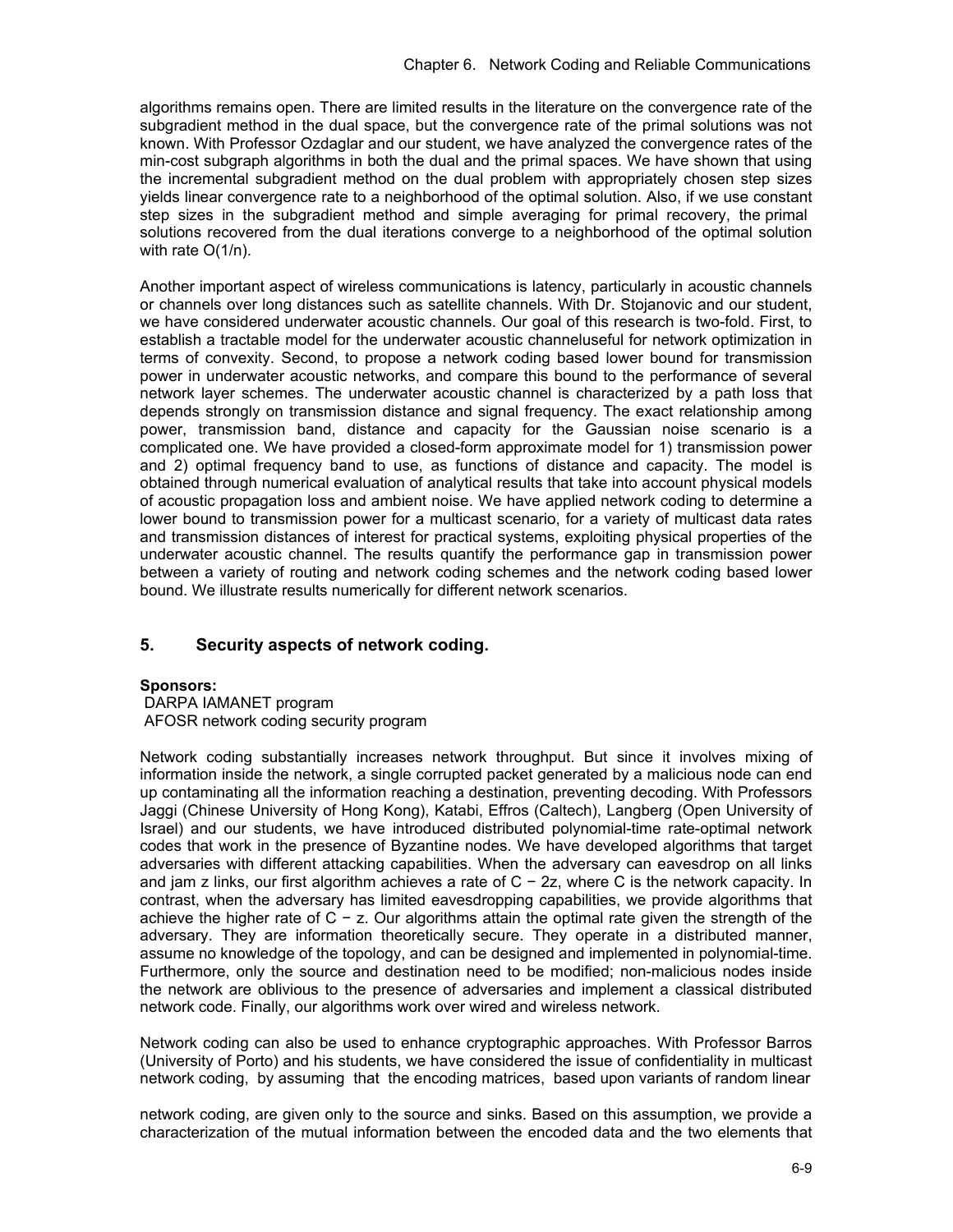can lead to information disclosure: the matrices of random coefficients and, naturally, the original data itself. Our results, some of which hold even with finite block lengths, show that, predicated on optimal source-coding, information-theoretic security is achievable for any field size without loss in terms of decoding probability. It follows that protecting the encoding matrix is generally sufficient to ensure confidentiality of network coded data.

The issue of security in network coding is particularly important when it is used in peer-to-peer networking. Using network coding, a peer node can reconstruct the whole file when it has received enough degrees of freedom to decode all the blocks. This scheme is completely distributed, and eliminates the need for a scheduler, as any block transmitted contains partial information of all the blocks that the sender possesses. It has been shown both mathematically and through live trials that the random linear coding scheme significantly reduces the downloading time and improves the robustness of the system.

A major concern for any network coding system is the protection against malicious nodes. Take the above content distribution system for example. If a node in the P2P network behaves maliciously, it can create a polluted block with valid coding coefficients, and then sends it out. Here, coding coefficients refer to the random linear coefficients used to generate this block. If there is no mechanism for a peer to check the integrity of a received block, a receiver of this polluted block would not be able to decode anything for the file at all, even if all the other blocks it has received are valid.

To make things worse, the receiver would mix this polluted block with other blocks and send them out to other peers, and the pollution can quickly propagate to the whole network. This makes coding based content distribution even more vulnerable than the traditional P2P networks, and several attempts were made to address this problem. Some previous work proposed to use homomorphic hash functions in content distribution systems to detect polluted packets, or the suggested the use of a Secure Random Checksum (SRC) which requires less computation than the homomorphic hash function. However, one requires a secure channel to transmit the SRCs to all the nodes in the network. Work from Microsoft proposed a signature scheme based on Weil pairing on elliptic curves and provides authentication of the data in addition to pollution detection, but the computation complexity of this solution is quite high. Moreover, the security offered by elliptic curves that admit Weil pairing is still a topic of debate in the scientific community. In collaboration with Dr. Han (AFRL), Dr. Kaljer (HP Research Labs) and my student, we have developed a homomorphic signature scheme that is not based on elliptic curves, and is designed specifically for random linear coded systems. We view all blocks of the file as vectors, and make use of the fact that all valid vectors transmitted in the network should belong to the subspace spanned by the original set of vectors from the file. Our scheme can be used to easily check the membership of a received vector in the given subspace, and at the same time, it is hard for a node to generate a vector that is not in that subspace but passes the signature test. We have shown that this signature scheme is secure, insofar as it reduces to the Diffe-Hellman problem, and that that the overhead for the scheme is negligible for large files.

The discussion above indicates that there are different approaches to using network coding in security. An important question that emerges is how to guide the choice of approaches. With Professor Barros (University of Porto) and my student, we have studied the transmission overhead associated with three different schemes for detecting Byzantine adversaries at a node using network coding: end-to-end error correction, packet-based Byzantine detection scheme, and generation-based Byzantine detection scheme. In end-to- end error correction, it is known that we can correct up to the min-cut between the source and destinations. However, if we use Byzantine detection schemes, we can detect polluted data, drop them, and therefore, only transmit valid data. For the dropped data, the destinations perform erasure correction, which is computationally lighter than error correction. We show that, with enough attackers present in the network, Byzantine detection schemes may improve the through put of the network since we

choose to forward only reliable information. When the probability of attack is high, a packet-based detection scheme is the most bandwidth efficient; however, when the probability of attack is low, the overhead involved with signing each packet becomes costly, and the generation-based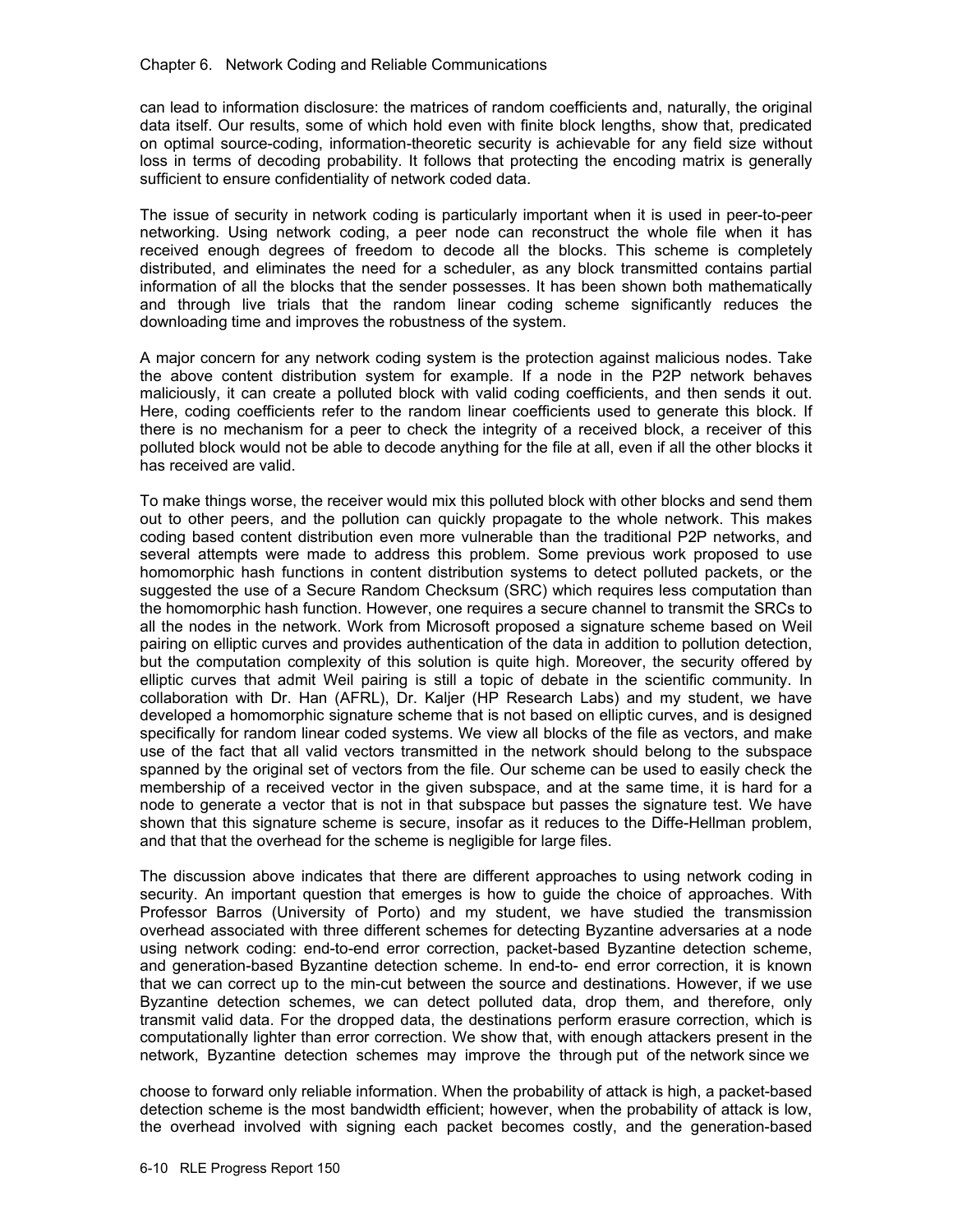scheme may be preferred. Finally, we characterize the tradeoff between generation size and overhead of detection in bits as the probability of attack increases in the network, as illustrated in Figure 5 below.



**Figure 5**: overhead comparison among different approaches to network coding security.

# **6. Optical networks.**

#### **Sponsors:**

DARPA FONA and NSF Find

Providing resilient service against failures is a crucial issue for today's optical networks because they operate at very high data rates and thus a single failure may cause a severe loss of data. A variety of protection techniques have been extensively studied for the fault-tolerant operation of optical networks of either ring or mesh topologies. Among them, we particularly focus on the path protection scheme with live back-up, which provides extremely fast recovery, requiring action only from the receiving node. A conventional way to implement such a protection scheme is to transmit two live flows, a primary and a back-up, along link-disjoint paths so that upon link failure the receiver node can switch to the back-up flow. However, it may require an excessive amount of redundant capacity as back-up capacity is not shared among connections. Recent developments have demonstrated that network coding can lead to significant savings in the backup resources for the multicast scenario protected against link failure by live back-up. An unique

and crucial characteristic of optical networks is converting photonic streams into electronic signals for data processing (O/E/O conversion) is an expensive procedure. Since arbitrary coding operations must be performed in the electronic domain, it appears sensible to restrict the coding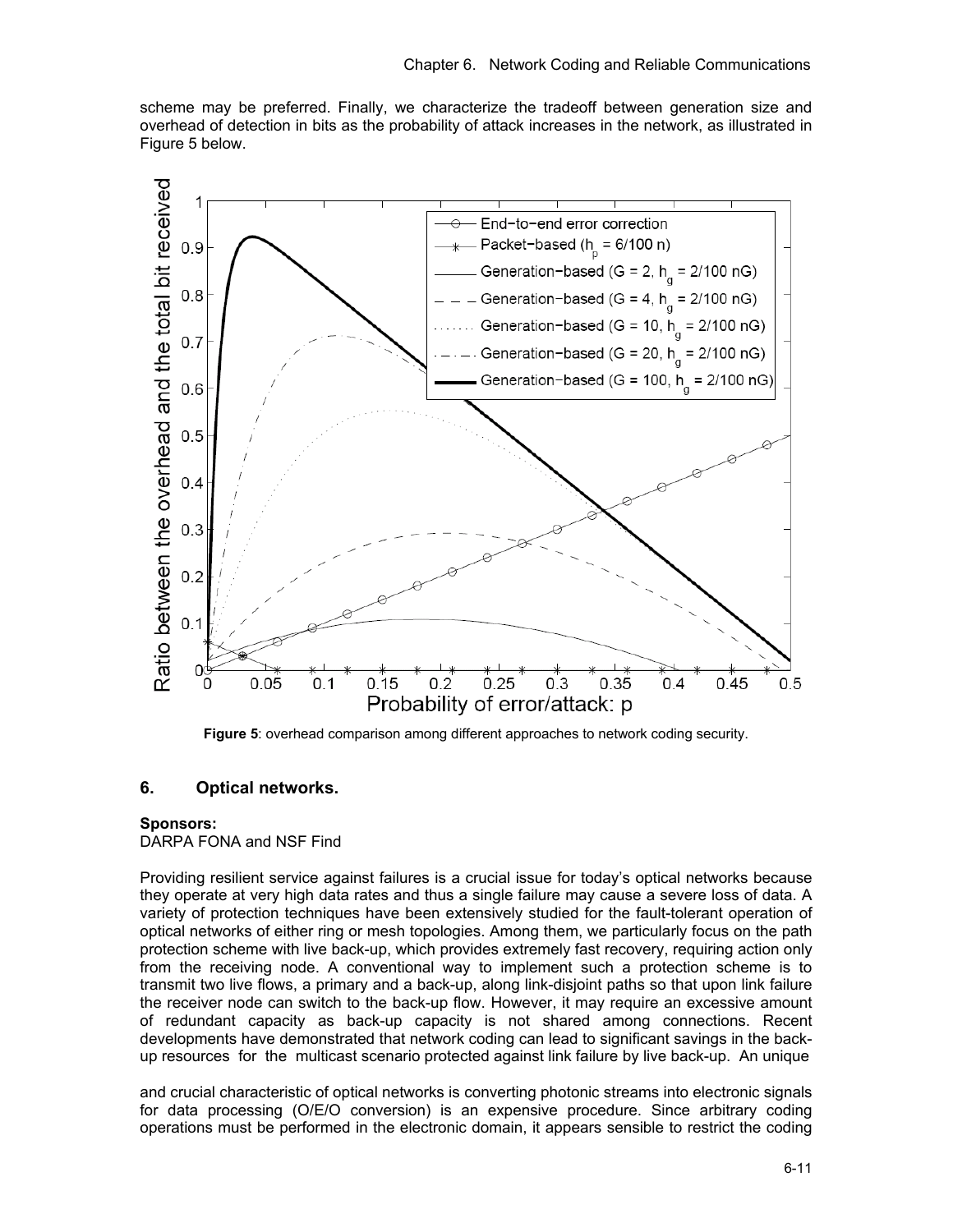operations only to bitwise XOR, which can be done within the optical domain using a photonic bitwise

## **7. New directions in Biochemistry.**

There are significant intersections between the techniques used in communications and some of the problems that emerge in biochemistry, in particular in genomics, in spectroscopy and inproteolysis. Our group has established new collaborations in this area.

The most widely used chemical experiment for collecting DNA sequencing data is the chain termination method developed by Frederick Sanger in 1977. In the Sanger experiment, a single strand of DNA is mass replicated starting from a fixed primer, but terminated at random locations by fluorescently-labeled markers. The resulting fragments are electrophoretically separated through gels or capillaries by length, which is inversely proportional to their traveling speed. Optical detection for base-specific dyes then gives rise to a set of time series data in the form of a four-component intensity vector, corresponding to the four base-types (Adenine, Cytosine,Guanine,Thymine). The raw data is pre-processed to remove any background intensity level, normalize mobility, and color-correct any correlation between components caused by overlapping dye emission spectra.

Base-calling is the process of identifying the order of DNA bases from pre-processed data, into a sequence of the four base types  $(A, C, G, T)$ . Owing to random motion of the segments as they pass the detection region, the collected data are successive pulses corresponding to the spread of fragment concentrations around their nominal positions. A typical run, which requires more than 30 minutes to complete, gives approximately six to eight hundred bases, corresponding to 7000 to 10,000 sample points. Given genomes easily contain millions of bases and repetitions are needed to achieve high accuracy in subsequent assembly, a large number of machine days is required to sequence a single genome. In addition, the fixed cost of the machine and variable cost of the reagents sum to thousands of dollars per machine day. To increase the throughput of the overall process while maintaining cost, we mix two DNA segments in electrophoresis, and aim to base call the superposed trace. Figure 1(b) gives a set of sample data, where the average amplitude ratio between the major and minor sequences is close to 2. Here we refer to the sequence with a larger average amplitude as the major, and the other as the minor. To base call a single sequence, an automated sequencer needs to take into account at least three undesirable features of the data: amplitude variation, increasing pulse widths which deteriorate peak resolutions as shown in Figure 1(a), and jitter in peak spacings. Such timing jitter makes it much more difficult to apply a dynamic programming algorithmto resolve the intersymbol interference (ISI), because its inherent random ness makes data association with individual peaks no longer uniform, thus hard to determine.

The most widely used algorithm for base calling a single sequence is Phred, which combines a set of heuristics such as the running average peak spacing, peak areas and concavity measures to determine the bases. Other approaches include parametric deconvolution; combining Kalman prediction of peak locations with dynamic programming to find the maximum likelihood sequence; and performing Markov Chain Monte Carlo methods with a complete statistical model to estimate the peak parameters.

With Doctors Lun and Meldrim (Broad Institute), Professor Koetter (TUM) and our student, we have considered joint base calling of two sequences, as illustrated in Figure 6. A direct extension of these approaches to sequencing two superposed traces is not trivial, for the major and minor traces are not synchronized in time, nor is the separation into the two sequences an easy task. The average amplitude ratio is imperfectly related to the reagent concentration. It can only be set to some range rather than a specific value. We first examine the joint base-calling problem with a

complete statistical model represented graphically on a factor graph. With this setup, the maximum a posteriori (MAP) estimation of individual symbols is very computationally expensive. We propose a two stage model. By viewing the data as similar to pulse amplitude modulated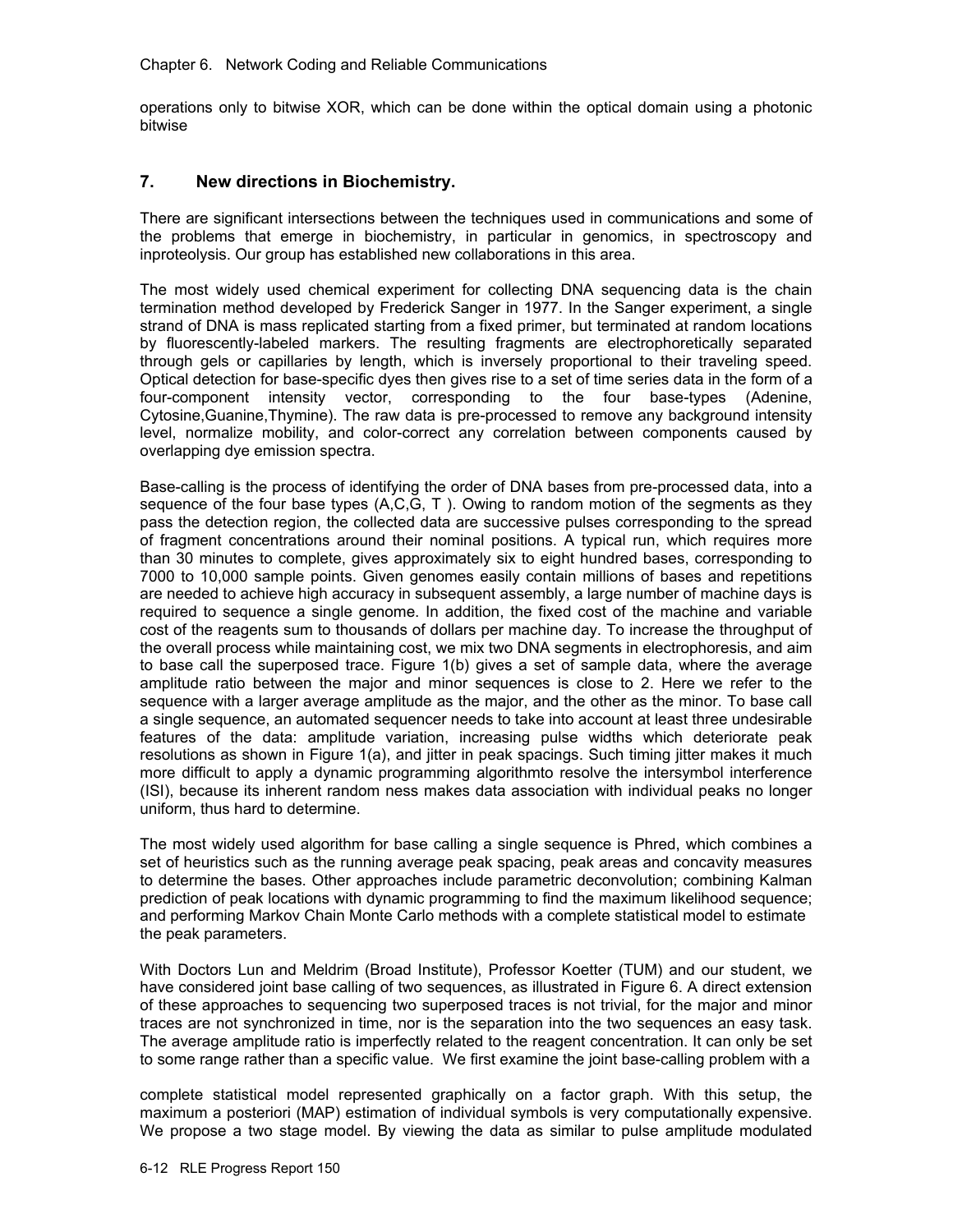signals in a communication channel, we first try to find the spike train underlying the mixed sequence data using nonlinear minimum mean square estimation. Next we assign the spikes to the major and minor, to identify the two source sequences. Our MAP approach uses factor graph representations in order to balance local and global effects of base calls.

# **Data Collection**

Mix two templates when performing DNA replication and electrophoresis, varying reagent concentration such that the resulting **amplitude ratio** is close to but not equal 1.



Observe:

Each individual sequence is approximately uniformly spaced

The two sequences are not "synchronized" in peak locations.

**Figure 6**: Illustration of mixed sequences.

With Dr. Lun (Broad Institue), Professor Licht and his student, we have considered deconvolution techniques in other application , that of proteolysis. ATP-dependent proteases are processive, meaning that they degrade full-length proteins into small peptide products without releasing large intermediates along the reaction pathway. In the case of the bacterial ATP-dependent protease ClpAP, ATP hydrolysis by the ClpA component has been proposed to be required for processive proteolysis of full-length protein substrates. We present here data showing that in the absence of the ATPase subunit ClpA, the protease subunit ClpP can degrade full-length protein substrates processively, albeit at a greatly reduced rate. Moreover, the size distribution of peptide products from a ClpP-catalyzed digest is remarkably similar to the size distribution of products from a ClpAPcatalyzed digest. The ClpAP- and ClpP-generated peptide product size distributions are fitted well by a sum of multiple underlying Gaussian peaks. Our results are consistent with a mechanism in which ClpP controls product sizes by alternating between translocation in steps of 7-8 ((2-3) amino acid residues and proteolysis. On the structural and molecular level, the step size may be controlled by the spacing between the ClpP active sites, and processivity may be achieved by coupling peptide bond hydrolysis to the binding and release of substrate and products in the protease chamber.

# **Publications**

# **Journal articles, accepted for publication**

- 1. G. Weichenberg, Chan, V., and Médard, M., "On the Capacity of Optical Networks: A Framework for Comparing Different Transport Architectures," *IEEE Journal on Selected Areas in Communications: Optical Communications and Networking Series*, Volume 25, Issue 6, August 2007, pp. 84 – 101. \*\*
- 2. J.-K. Sundararajan, Deb, S., and Médard, M., "Extending the Birkhoff-von Neumann Switching Strategy for Multicast-On the use of Optical Splitting in Switches," *IEEE Journal on Selected Areas in Communications: Optical*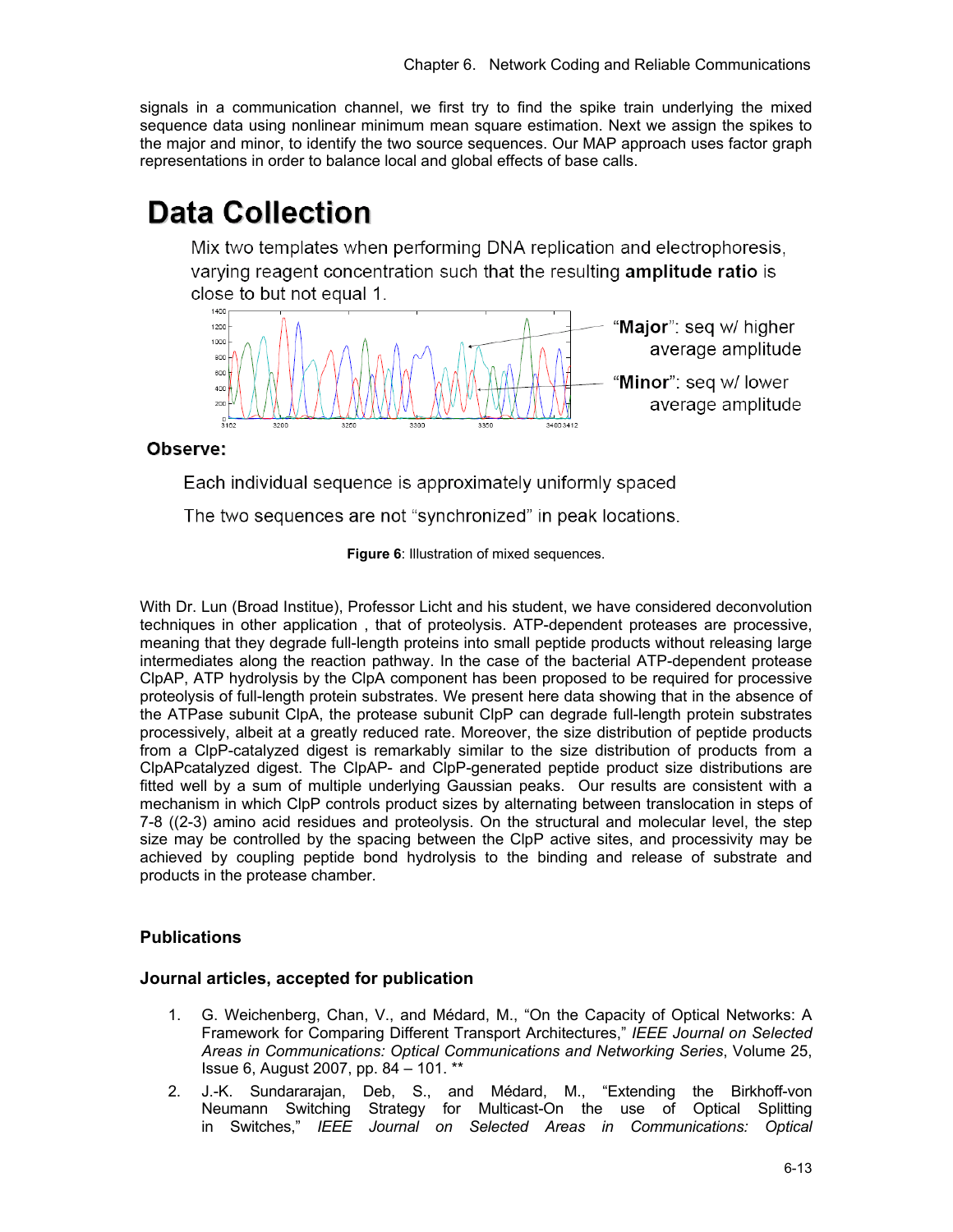*Communications and Networking Series*, Volume 25 , Issue 6, August 2007, pp. 36-50. \*\*

- 3. D. S. Lun, Médard, M., Koetter, R., Effros, M., "On coding for reliable communication over packet networks", *Physical Communication*, Volume 1, Issue 1, March 2008, pp. 3- 20
- 4. S. Jaggi, Langberg M., Katti S. , Ho T. , Katabi D., Médard, M., and Effros, E., "Resilient Network Coding in the Presence of Byzantine Adversaries", *Special Issue on Information-theoretic Security of the IEEE Transactions on Information Theory*, Volume 54, Issue 6, June 2008, pp. 2596 - 2603
- 5. T. Ho, Leong, B., Koetter, R., Médard, M., and Effros, E., "Byzantine Modification Detection in Multicast Networks with Random Network Coding", *Special Issue on Information-theoretic Security of the IEEE Transactions on Information Theory*, Volume 54, Issue 6, June 2008, pp. 2798-2803
- 6. S. Katti, Hariharan, R., Hu, W. , Katabi, D., and Médard, M., and Crowcroft, J., "XORs in the Air: Practical Wireless Network Coding", *IEEE/ACM Transactions on Networking*, Volume 16, Issue 3, June 2008, pp. 497 - 510
- 7. S. Jing, Zheng, L., and Médard, M., "On Training with Feedback in Wideband Channels", accepted to the *IEEE Journal on Selected Areas in Communications: Special Issue on Limited Feedback\*\**
- 8. A. Eryilmaz, Ozdaglar, A., and Médard, M., "On the Delay and Throughput Gains of Coding in Unreliable Networks", accepted to *the IEEE Transactions on Information Theory*
- 9. D. Lucani, Stojanovic, M., and Médard, M., "Channel Models and Network Coding based Lower Bound to Transmission Power for Multicast" accepted to the *IEEE Journal on Selected Areas in Communications: Special Issue on Underwater Acoustic Networks\*\**
- 10. P. Youssef-Massaad, Zheng, L., and Médard, M., "Bursty Transmission and Glue Pouring: on Wireless Channels with Overhead Costs", accepted to the *IEEE Transactions on Wireless Communication*

# **Meeting papers, published**

- 11. L. Lima, Médard, M., and Barros, J., "Random Network Coding: A Free Cypher?", *ISIT* (5 pages), July 2007.
- 12. M. Kim, Sundararajan, J.-K., and Médard, M., "Network Coding for Speedup in Switches," *ISIT* (5 pages), July 2007. \*\*
- 13. M. Xiao, Médard, M., and Aulin, T., "A Binary Coding Approach for Combination Networks and General Erasure Networks," *ISIT* (5 pages), July 2007.
- 14. D. Traskov, Lun, D.S., Koetter, R., and Médard, M., "Network Coding in Wireless Networks with Random Access," *ISIT* (5 pages), July 2007.
- 15. V. Doshi, Shah, D., and Médard, M., "Source Coding with Distortion through Graph Coloring," *ISIT* (5 pages), July 2007. \*\*
- 16. F. Zhao, Kalker, T., Médard, M., and Han, K., "Signatures for Content Distribution with Network Coding," *ISIT* (5 pages), July 2007. \*\*
- 17. S. Katti, Maric, I., Goldsmith, A., Katabi, D., and Médard, M., "Joint Relaying and Network Coding in Wireless Networks," *ISIT* (5 pages), July 2007. \*\*
- 18. J.-K. Sundararajan, Shah, D., and Médard**,** M., "On Queueing in Coded Networks Queue Size Follows Degrees of Freedom," **invited** paper, *Information Theory Workshop*, pp. 212-217, July 2007. \*\*
- 19. F. Zhao, Lun, D., Médard, M., and Ahmed, E., "Decentralized Algorithms for Operating Coded Wireless Networks," **invited** paper, *Information Theory Workshop* (6 pages), September 2007. \*\*
- 20. D. Lucani, Médard, M., and Stojanovic, M., "Network Coding Schemes for Underwater Networks: The Benefits of Implicit Acknowledgement," *International Workshop on Under Water Networks* (8 pages), September 2007. \*\*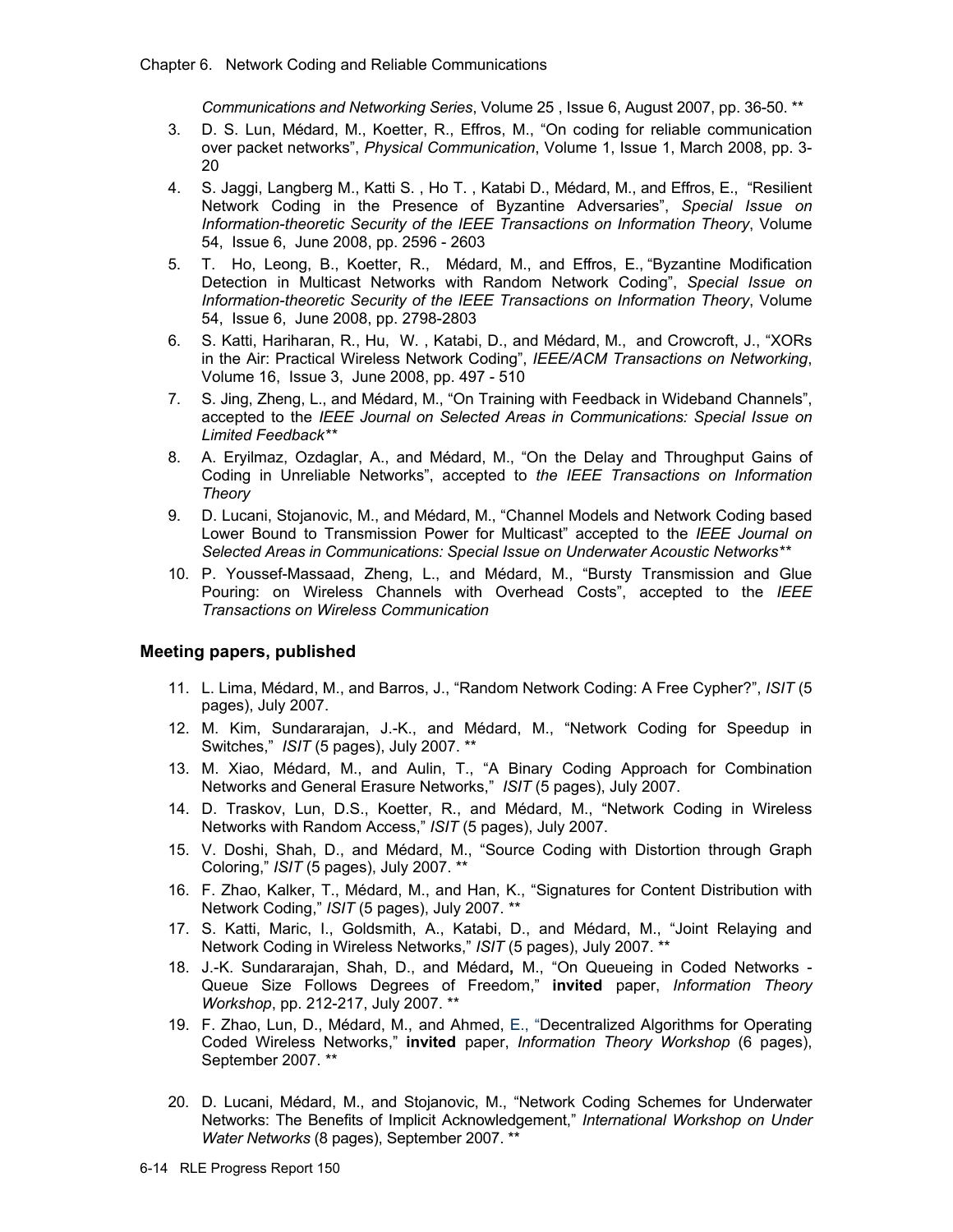- 21. K. Han, Ho, T., Koetter, R., Médard, M., and Zhao, F., "On Network Coding for Security," **invited** paper, *MILCOM* (6 pages), October 2007. \*\*
- 22. E. Ahmed, Eryilmaz, A., Médard, M., and Ozdaglar, A., "On the Scaling Law of Network Coding Gains in Wireless Networks," *MILCOM* (6 pages), October 2007. \*\*
- 23. M. Kim, Médard, M., Aggarwal, V., and O'Reilly, U.-M., "On the Coding-Link Cost Tradeoff in Network Coding," *MILCOM* (6 pages), October 2007. \*\*
- 24. I. Maric, Goldsmith, A., and Médard, M., "Information-Theoretic Relaying for Multicast in Wireless Networks", *MILCOM* (6 pages), October 2007.
- 25. D. Katabi, Fragouli, C., Markopoulou A., Rahul, H., and Médard, M., "Wireless Network Coding: Opportunities and Challenges", *MILCOM* (6 pages), October 2007.
- 26. S. Katti, Shintre, S., Jaggi, S., Katabi, D., and Médard, M., "Real Network Codes Breaking the All-Or-Nothing Barrier", *45th Allerton Conference on Communication, Control, and Computing,* October 2007
- 27. A. ParandehGheibi, Eryilmaz, A. Ozdaglar, A., and Médard, M., "Resource Allocation in Multiple Access Channels," **invited** paper, *Asilomar Conference on Signals, Systems and Computers*, November 2007\*\*
- 28. A. ParandehGheibi, Eryilmaz, A. Ozdaglar, A., and Médard, M., "Dynamic Rate Allocation in Fading Multiple Access Channels," **invited** paper, *ITA,* January 2008\*\*
- 29. S. Jing, Zheng, L., and Médard, M., "Layered source-channel coding: a distortiondiversity perspective," **invited** paper, *ITA,* January 2008\*\*
- 30. B.K. Dey, Katti, S., Jaggi, S., Katabi, D., and Médard, M., "'Real' and 'Complex' Network Codes - Promises and Challenges", *Fourth Workshop on Network Coding Theory and Applications (NETCOD),* January 2008, pp. 1-6.
- 31. A. ParandehGheibi, Eryilmaz, A. Ozdaglar, A., and Médard, M., "Rate Allocation in Fading Multiple Access Channel," *WiOpt,* March-April 2008\*\*
- 32. X. Shi, Lun, D.S., Meldrim, J, Koetter, R., and Médard, M., "Joint Base-calling of Two DNA Sequences with Factor Graphs", *IEEE International Conferrence on Acoustics, Speech and Signal Processing (ICASSP),* March-April 2008, pp. 2049-2052\*\*
- 33. D. Lucani, Stojanovic, M., and Médard, M., "On the Relationship between Transmission Power and Capacity of an Underwater Acoustic Communication Channel", *OCEANS 08*, April 2008, paper (071201-059)\*\*
- 34. J.-K. Sundararajan, Shah, D., and Médard, M., "ARQ for Network Coding", *ISIT 2008*, July 2008\*\*.
- 35. M. Xiao, Aulin, T., and Médard, M., "Systematic Binary Deterministic Rateless Codes", *ISIT 2008*, July 2008.
- 36. S. Katti, Katabi, D., Balakrishnan, H., and Médard, M., "Symbol Level Network Coding for Wireless Mesh Networks", Sigcomm 2008, August 2008
- 37. A. ParandehGheibi, Eryilmaz, A. Ozdaglar, A., and Médard, M., "Information Theory vs. Queueing Theory for Resource Allocation in Multiple Access Channels", **invited** paper, accepted to *PIMRC*, September 2008\*\*
- 38. D. Lucani, Médard, M., and Stojanovic, M., "A Lower Bound to Transmission Power for Multicast in Underwater Networks using Network Coding", accepted to *ISITA*, December 2008\*\*
- 39. J.-K. Sundararajan, Shah, D., and Médard, M., "Online network coding for optimal throughput and delay – the three-receiver case", accepted to *ISITA*, December 2008\*\*
- 40. L. Lima, Barros, J., Vilela, J.-P., and Médard, M., "An Information-Theoretic Cryptanalysis of Randomized Network Coding - is Protecting the Code Enough?", accepted to ISITA, December 2008
- 41. D. Traskov, Heindlmaier, M., Médard, M., Koetter, R. and Lun, D.S., "Scheduling for Network Coded Multicast: A Conflict Graph Formulation", accepted to the 4th IEEE Workshop on Broadband Wireless Access, December 2008